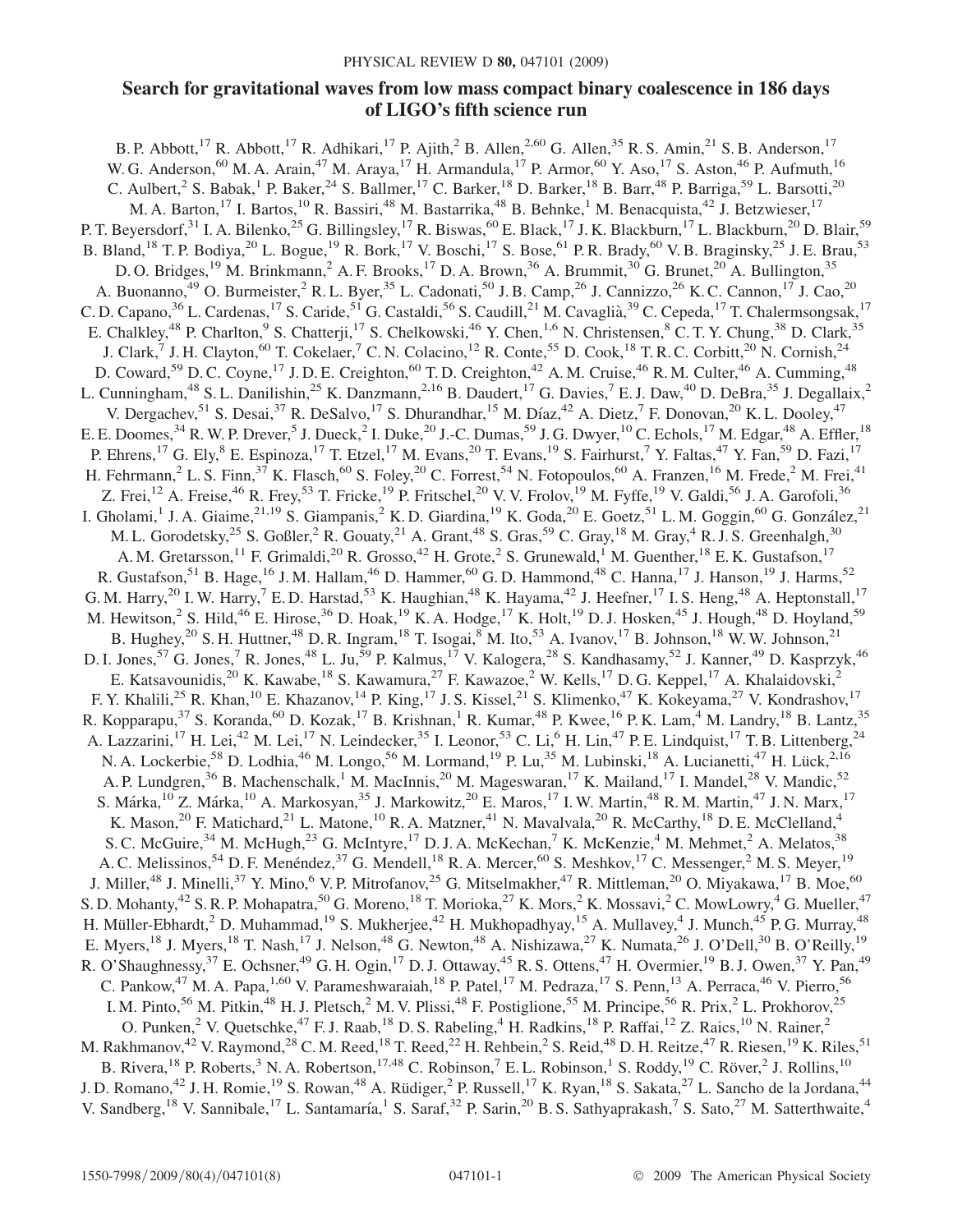P. R. Saulson,<sup>36</sup> R. Savage,<sup>18</sup> P. Savov,<sup>6</sup> M. Scanlan,<sup>22</sup> R. Schilling,<sup>2</sup> R. Schnabel,<sup>2</sup> R. Schofield,<sup>53</sup> B. Schulz,<sup>2</sup> B. F. Schutz,<sup>1,7</sup> P. Schwinberg,<sup>18</sup> J. Scott,<sup>48</sup> S. M. Scott,<sup>4</sup> A. C. Searle,<sup>17</sup> B. Sears,<sup>17</sup> F. Seifert,<sup>2</sup> D. Sellers,<sup>19</sup> A. S. Sengupta,<sup>17</sup> A. Sergeev,<sup>14</sup> B. Shapiro,<sup>20</sup> P. Shawhan,<sup>49</sup> D. H. Shoemaker,<sup>20</sup> A. Sibley,<sup>19</sup> X. Siemens,<sup>60</sup> D. Sigg,<sup>18</sup> S. Sinha,  $35$  A. M. Sintes,  $44$  B. J. J. Slagmolen,  $4$  J. Slutsky,  $21$  J. R. Smith,  $36$  M. R. Smith,  $17$  N. D. Smith,  $20$  K. Somiya,  $6$ B. Sorazu,<sup>48</sup> A. Stein,<sup>20</sup> L. C. Stein,<sup>20</sup> S. Steplewski,<sup>61</sup> A. Stochino,<sup>17</sup> R. Stone,<sup>42</sup> K. A. Strain,<sup>48</sup> S. Strigin,<sup>25</sup> A. Stroeer,<sup>26</sup> A. L. Stuver,<sup>19</sup> T. Z. Summerscales,<sup>3</sup> K.-X. Sun,<sup>35</sup> M. Sung,<sup>21</sup> P. J. Sutton,<sup>7</sup> G. P. Szokoly,<sup>12</sup> D. Talukder,<sup>61</sup> L. Tang,<sup>42</sup> D. B. Tanner,<sup>47</sup> S. P. Tarabrin,<sup>25</sup> J. R. Taylor,<sup>2</sup> R. Taylor,<sup>17</sup> J. Thacker,<sup>19</sup> K. A. Thorne,<sup>19</sup> K. S. Thorne,<sup>6</sup> A. Thüring,<sup>16</sup> K. V. Tokmakov, <sup>48</sup> C. Torres, <sup>19</sup> C. Torrie, <sup>17</sup> G. Traylor, <sup>19</sup> M. Trias, <sup>44</sup> D. Ugolini, <sup>43</sup> J. Ulmen, <sup>35</sup> K. Urbanek, <sup>35</sup> H. Vahlbruch,<sup>16</sup> M. Vallisneri,<sup>6</sup> C. Van Den Broeck,<sup>7</sup> M. V. van der Sluys,<sup>28</sup> A. A. van Veggel,<sup>48</sup> S. Vass,<sup>17</sup> R. Vaulin,<sup>60</sup> A. Vecchio,<sup>46</sup> J. Veitch,<sup>46</sup> P. Veitch,<sup>45</sup> C. Veltkamp,<sup>2</sup> A. Villar,<sup>17</sup> C. Vorvick,<sup>18</sup> S. P. Vyachanin,<sup>25</sup> S. J. Waldman,<sup>20</sup> L. Wallace, <sup>17</sup> R. L. Ward, <sup>17</sup> A. Weidner, 2<sup>2</sup> M. Weinert, 2<sup>2</sup> A. J. Weinstein, <sup>17</sup> R. Weiss, <sup>20</sup> L. Wen, <sup>6,59</sup> S. Wen, <sup>21</sup> K. Wette, <sup>4</sup> J. T. Whelan,<sup>1,29</sup> S. E. Whitcomb,<sup>17</sup> B. F. Whiting,<sup>47</sup> C. Wilkinson,<sup>18</sup> P. A. Willems,<sup>17</sup> H. R. Williams,<sup>37</sup> L. Williams,<sup>47</sup> B. Willke,<sup>2,16</sup> I. Wilmut,<sup>30</sup> L. Winkelmann,<sup>2</sup> W. Winkler,<sup>2</sup> C. C. Wipf,<sup>20</sup> A. G. Wiseman,<sup>60</sup> G. Woan,<sup>48</sup> R. Wooley,<sup>19</sup> J. Worden,<sup>18</sup> W. Wu,<sup>47</sup> I. Yakushin,<sup>19</sup> H. Yamamoto,<sup>17</sup> Z. Yan,<sup>59</sup> S. Yoshida,<sup>33</sup> M. Zanolin,<sup>11</sup> J. Zhang,<sup>51</sup> L. Zhang,<sup>17</sup> C. Zhao,<sup>59</sup> N. Zotov,<sup>22</sup> M. E. Zucker,<sup>20</sup> H. zur Mühlen,<sup>16</sup> and J. Zweizig<sup>17</sup>

(LIGO Scientific Collaboration[\)\\*](#page-2-0)

<span id="page-1-0"></span><sup>1</sup> Albert-Einstein-Institut, Max-Planck-Institut für Gravitationsphysik, D-14476 Golm, Germany<br><sup>2</sup> Albert Einstein Institut, Max-Planck-Institut für Gravitationsphysik, D-20167 Hannover, Germa

 $^{2}$ Albert-Einstein-Institut, Max-Planck-Institut für Gravitationsphysik, D-30167 Hannover, Germany

<sup>3</sup>Andrews University, Berrien Springs, Michigan 49104, USA

<sup>4</sup> Australian National University, Canberra, 0200, Australia<sup>5</sup> California Institute of Technology, Basedana, California 01125

 ${}^{5}$ California Institute of Technology, Pasadena, California 91125, USA

<sup>6</sup>Caltech-CaRT, Pasadena, California 91125, USA

 $^{7}$ Cardiff University, Cardiff, CF24 3AA, United Kingdom

<sup>8</sup>Carleton College, Northfield, Minnesota 55057, USA

 $^9$ Charles Sturt University, Wagga Wagga, NSW 2678, Australia

<sup>10</sup>Columbia University, New York, New York 10027, USA<br><sup>11</sup>Embry-Riddle Aeronautical University, Prescott, Arizona 86301, USA<br><sup>12</sup>Eötvös University, ELTE 1053 Budapest, Hungary<br><sup>13</sup>Hobart and William Smith Colleges, Genev

<sup>15</sup>Inter-University Centre for Astronomy and Astrophysics, Pune-411007, India<br><sup>16</sup>Leibniz Universität Hannover, D-30167 Hannover, Germany<br><sup>17</sup>LIGO-California Institute of Technology, Pasadena, California 91125, USA<br><sup>18</sup>L

<sup>22</sup>Louisiana Tech University, Ruston, Louisiana 71272, USA<br><sup>23</sup>Loyola University, New Orleans, Louisiana 70118, USA

<sup>24</sup>Montana State University, Bozeman, Montana 59717, USA<br><sup>25</sup>Moscow State University, Moscow, 119992, Russia<br><sup>26</sup>NASA/Goddard Space Flight Center, Greenbelt, Maryland 20771, USA<br><sup>27</sup>National Astronomical Observatory of J

<sup>27</sup>National Astronomical Observatory of Japan, Tokyo 181-8588, Japan<br><sup>28</sup>Northwestern University, Evanston, Illinois 60208, USA<br><sup>29</sup>Rochester Institute of Technology, Rochester, New York 14623, USA<br><sup>30</sup>Rutherford Appleto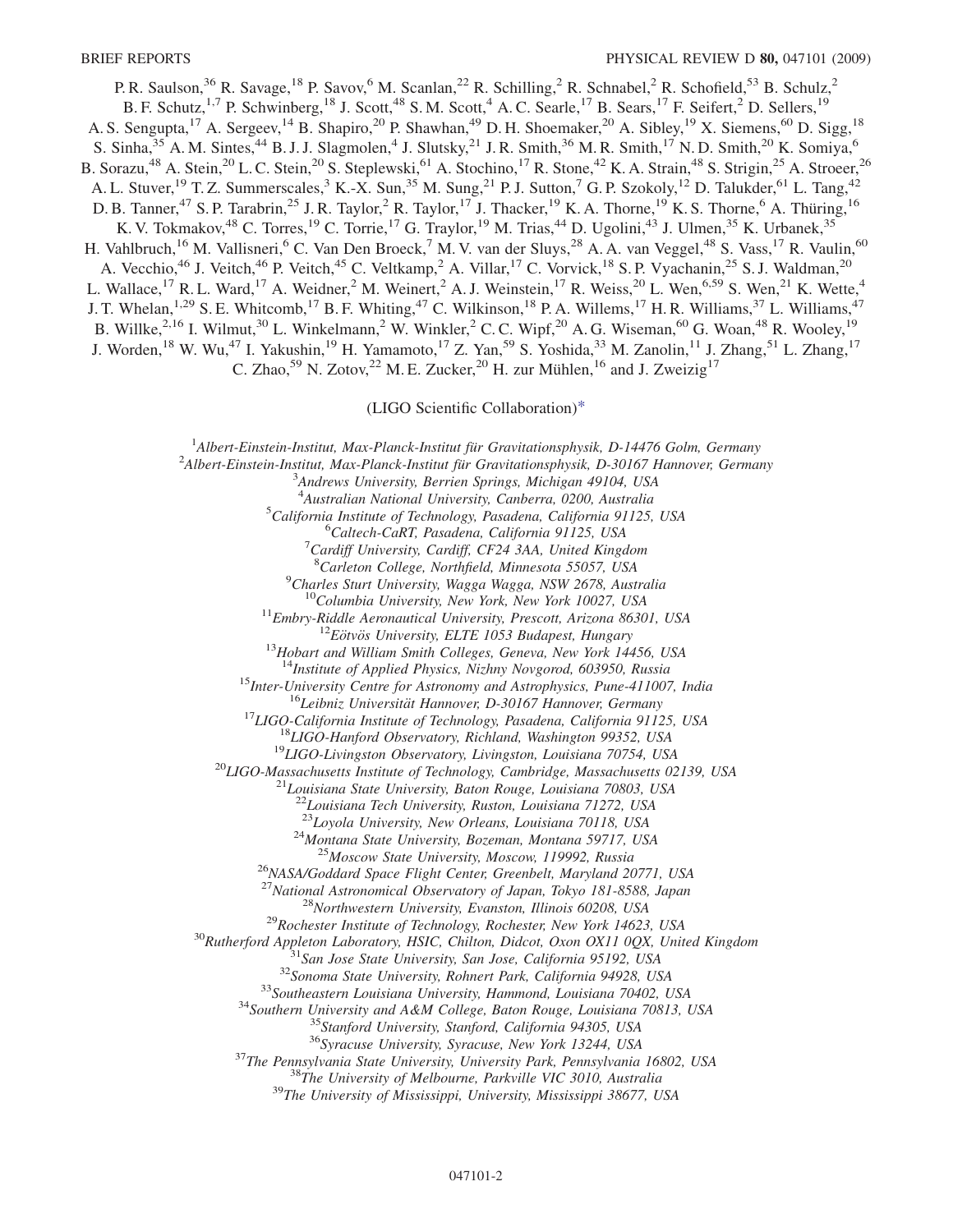<sup>40</sup>The University of Sheffield, Sheffield S10 2TN, United Kingdom<br><sup>41</sup>The University of Texas at Austin, Austin, Texas 78712, USA

<sup>41</sup>The University of Texas at Austin, Austin, Texas 78712, USA<br><sup>42</sup>The University of Texas at Brownsville and Texas Southmost College, Brownsville, Texas 78520, USA<br><sup>43</sup>Trinity University, San Antonio, Texas 78212, USA<br><sup></sup>

<sup>54</sup>University of Rochester, Rochester, New York 14627, USA<br><sup>55</sup>University of Salerno, 84084 Fisciano (Salerno), Italy<br><sup>56</sup>University of Sannio at Benevento, 1-82100 Benevento, Italy<br><sup>57</sup>University of Southampton, Southam

 $50$ University of Wisconsin-Milwaukee, Milwaukee, Wisconsin 53201, USA  $51$ Washington State University, Pullman, Washington 99164, USA

(Received 18 June 2009; published 25 August 2009)

We report on a search for gravitational waves from coalescing compact binaries, of total mass between 2 and  $35M_{\odot}$ , using LIGO observations between November 14, 2006 and May 18, 2007. No gravitationalwave signals were detected. We report upper limits on the rate of compact binary coalescence as a function of total mass. The LIGO cumulative 90%-confidence rate upper limits of the binary coalescence of neutron stars, black holes and black hole-neutron star systems are  $1.4 \times 10^{-2}$ ,  $7.3 \times 10^{-4}$  and  $3.6 \times$  $10^{-3}$  yr<sup>-1</sup> L<sub>10</sub><sup>-1</sup>, respectively, where L<sub>10</sub> is 10<sup>10</sup> times the blue solar luminosity.

DOI: [10.1103/PhysRevD.80.047101](http://dx.doi.org/10.1103/PhysRevD.80.047101) PACS numbers: 95.85.Sz, 04.80.Nn, 07.05.Kf, 97.60.Jd

In November 2005 the three first-generation detectors of the Laser Interferometer Gravitational-wave Observatory (LIGO) reached design sensitivity and began a two-year period of observations (known as the fifth science run, or S5) which concluded in October 2007 [\[1\]](#page-6-0). One of the most promising sources of gravitational waves for LIGO is a compact binary coalescence (CBC), the inspiral and merger of binary neutron stars (BNS), binary black holes (BBH), or a black hole-neutron star binary (BHNS) [\[2–](#page-6-1)[7\]](#page-6-2). These systems spiral together as they emit energy in the form of gravitational waves, finally merging to form a single object, which then settles down to equilibrium. Ground-based gravitational-wave detectors are most sensitive to waves with frequencies between  $\sim$ 40 and 1000 Hz, corresponding to the late stages of inspiral and merger. In this paper we report the results of search for gravitational waves from binaries with total mass between 2 and 35 $M_{\odot}$  and a minimum component mass of  $1M_{\odot}$  in LIGO observations between November 14, 2006 and May 18, 2007. The results of a search for these systems in data taken from November 4, 2005 to November 14, 2006 were reported in Ref. [\[7](#page-6-2)]. From May to October 2007, the Virgo gravitational-wave detector operated in coincidence with the LIGO detectors [[8\]](#page-6-3) and the LIGO data from this period are being analyzed together with the Virgo data. The joint analysis requires significant modifications to our analysis pipeline; therefore results of this search will be reported in a subsequent publication. In contrast, the results presented here were obtained with substantially the same analysis pipeline used in Ref. [[7](#page-6-2)].

No gravitational-wave signals were observed during this search and so we report upper limits on CBC rates using the upper limits of Ref. [[7\]](#page-6-2) as prior rate distributions. We summarize the analysis procedure and we present the search results and upper limits on CBC rates derived from LIGO observations in the period November 4, 2005 to May 18, 2007.

The data-analysis pipeline.—The data-analysis pipeline used in this search is fundamentally the same as that of Ref. [[7](#page-6-2)]; thus here we only describe the major components and highlight differences to the previous search, referring to Refs. [[6](#page-6-4),[7\]](#page-6-2) for details. The most substantial change in this analysis is a modification to the way in which the significance of candidate events is compared to instrumental noise background. In previous searches, the noise background was computed using the entire observation period by introducing an artificial time shift between data re- [\\*h](#page-1-0)ttp://www.ligo.org corded at the two LIGO observatories. The observation

<span id="page-2-0"></span>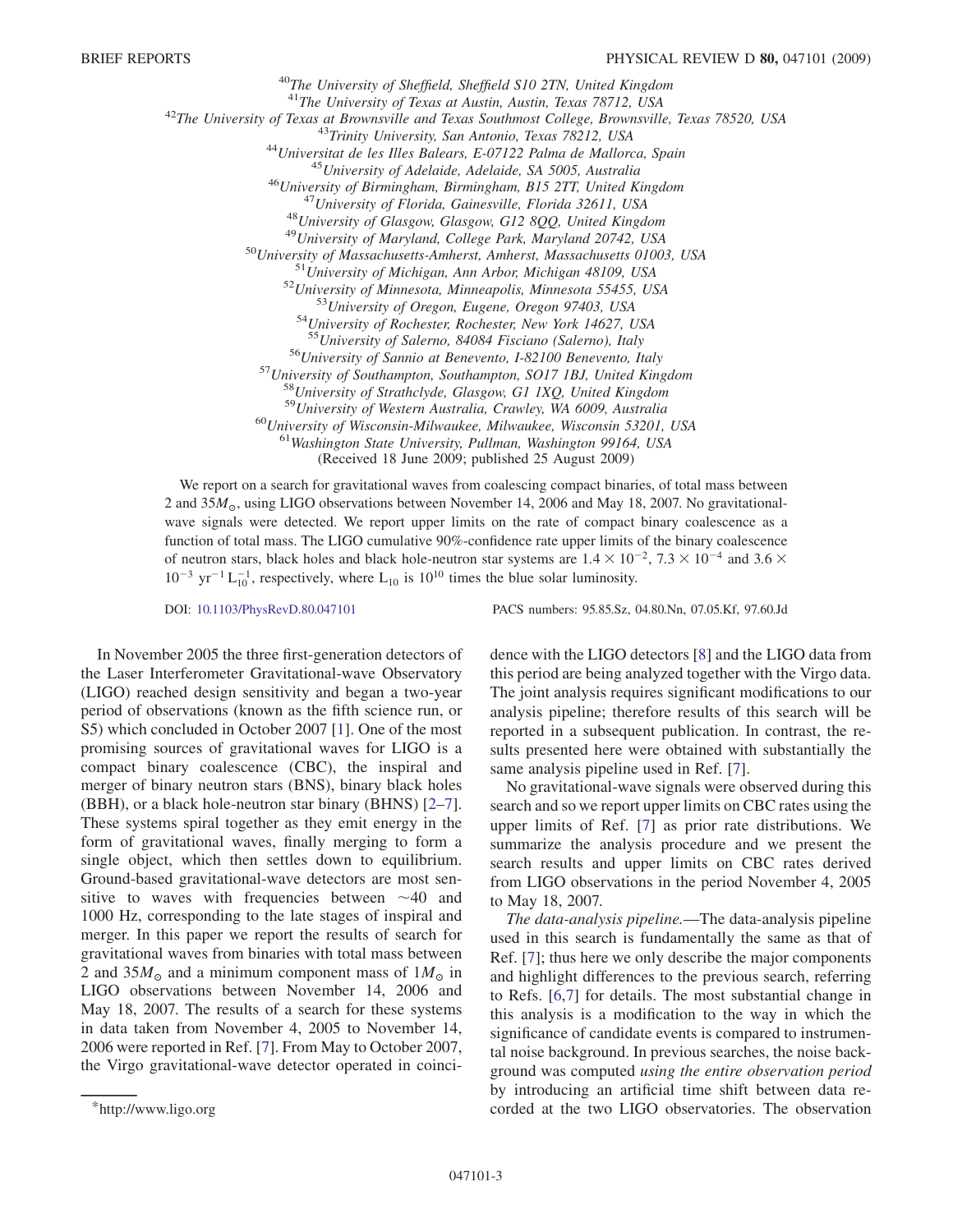period is split into six four-week segments and one 18-day segment (referred to as ''months'') and the instrumental background is measured independently in each month, as the detector behavior varied over the course of the S5 run. Candidate triggers are therefore compared to a background that better reflects the instrumental behavior at the time of the candidate. Each month was searched independently for gravitational-wave candidates and in the absence of detections, the results from the months are combined (together with the results from Ref. [\[7](#page-6-2)]) to set an upper limit on the CBC rate.

We search for gravitational-wave signals when at least two of the LIGO detectors were operational. This comprised a total of 0.28 yr when all three detectors (the 4 and 2 km Hanford detectors, denoted H1 and H2, respectively, and the 4 km Livingston detector, denoted L1) were operational (H1H2L1 coincident data), 0.10 yr of H1H2 coincident data, 0.02 yr of H1L1 coincident data, and 0.01 yr of H2L1 coincident data. Noise correlations between the colocated H1 and H2 detectors cause our method of estimating the instrumental background using timeshifted data to fail, and so we do not search data when only the H1H2 detectors are operating. Approximately 10% of data is designated playground and used for tuning our search pipeline.

Post-Newtonian (PN) theory provides accurate models of the inspiral waveform predicted by general relativity up to the innermost stable circular orbit (ISCO) [\[9](#page-6-5)–[16](#page-6-6)]. The frequency of the waveform from the low mass binaries targeted in this search sweeps across the sensitive band of the LIGO detectors. Therefore, we search for signals from our target sources by match filtering the data with PN templates terminated at ISCO. This method is suboptimal if a true signal differs from our template family due to unforeseen physical effects. Matter effects in BNS and BHNS are not included in our templates, but are expected to be important only at higher frequencies [[17](#page-6-7),[18](#page-6-8)]. We construct template banks [\[19\]](#page-6-9) of restricted second order PN waveforms in the frequency domain [[10](#page-6-10),[20](#page-6-11),[21](#page-6-12)] such that no more than 3% of the signal-to-noise ratio (SNR) is lost due to the discreteness of the bank [\[22\]](#page-6-13). A "trigger" is generated if the matched-filter SNR of the strain data filtered against the template exceeds a threshold of 5.5 [\[23\]](#page-6-14). We demand that triggers are coincident in time of arrival and mass [\[24\]](#page-6-15) in at least two of the three LIGO detectors. When all three detector are operating we can obtain (in principle) four possible types of coincidence: H1H2L1 triple coincident triggers and three different double coincident types: H1H2, H1L1 and H2L1. We discard H1H2 double coincident triggers, due to the problems estimating the background for these triggers and discard H2L1 triggers when the H1 detector is operating nominally (since the 4 km H1 detector is more sensitive than the 2 km H2 detector). Coincident triggers are subjected to consistency checks using signal-based vetoes

[\[25–](#page-6-16)[27\]](#page-6-17). Times of poor detector data quality are flagged using environmental and auxiliary data; triggers from these times are also vetoed [\[7\]](#page-6-2). We construct two categories of data-quality vetoes depending on the severity of the instrumental artifact being flagged. In our primary search and upper limit computation we veto coincident triggers that fall in times from either category. We also consider detection candidates in data with only the most severe category applied in case a loud signal is present that may otherwise be vetoed. Surviving triggers are clustered in time and ranked by an effective SNR statistic, which is computed from the trigger's matched-filter SNR and the value of the  $\chi^2$  signal-based veto for that trigger [\[6](#page-6-4)]. After discarding playground data and times in both veto categories, a total of 0.21 yr of triple coincident data (H1H2L1), 0.02 yr of H1L1 coincident data, and 0.01 yr of H2L1 coincident data remain. In the absence of a detection, these data are used to compute upper limits on the CBC rate.

The rate of instrumental noise artifacts is measured by time-shifting data from the Livingston and Hanford observatories (H1 and H2 data are kept fixed with respect to each other). The data are offset by more than the lighttravel time between observatories; thus triggers which survive the pipeline are due to noise alone. We performed 100 such time shifts to obtain a good estimate of the noise background in our search. CBC signals of higher mass contain fewer gravitational-wave cycles in the sensitive band of our detectors; our signal-based vetoes are not as powerful. High-mass templates are therefore more sensitive to nonstationary noise transients and hence our false alarm rate (FAR) for these system is larger. In order to account for this mass-dependent behavior we compute the background for three different mass regions and compare foreground and background within each of these ranges. Specifically, in each region we count the number of background triggers with effective SNR greater than or equal to a given foreground trigger; dividing this number by the amount of background time analyzed gives us the FAR for that trigger. This allows us to define a single detection statistic for every trigger in each of the mass categories. The FAR can then be directly compared to obtain a ranking of the significance of the triggers, regardless of their mass [\[7\]](#page-6-2).

Search results.—The seven months of data were analyzed separately using the procedure described above. No gravitational-wave candidates were observed with a FAR significantly above those expected from the noise background. The loudest trigger in this search was a triple coincident trigger with a FAR of 6 per year. This is consistent with the expected background, since we searched 0.21 yr of data. The second and third loudest triggers had FAR values of 10 and 11 per year, respectively. Although we did not have any detection candidates, we exercised our follow-up procedures by examining any triggers with a FAR of less than 50 per year. This exercise prepares us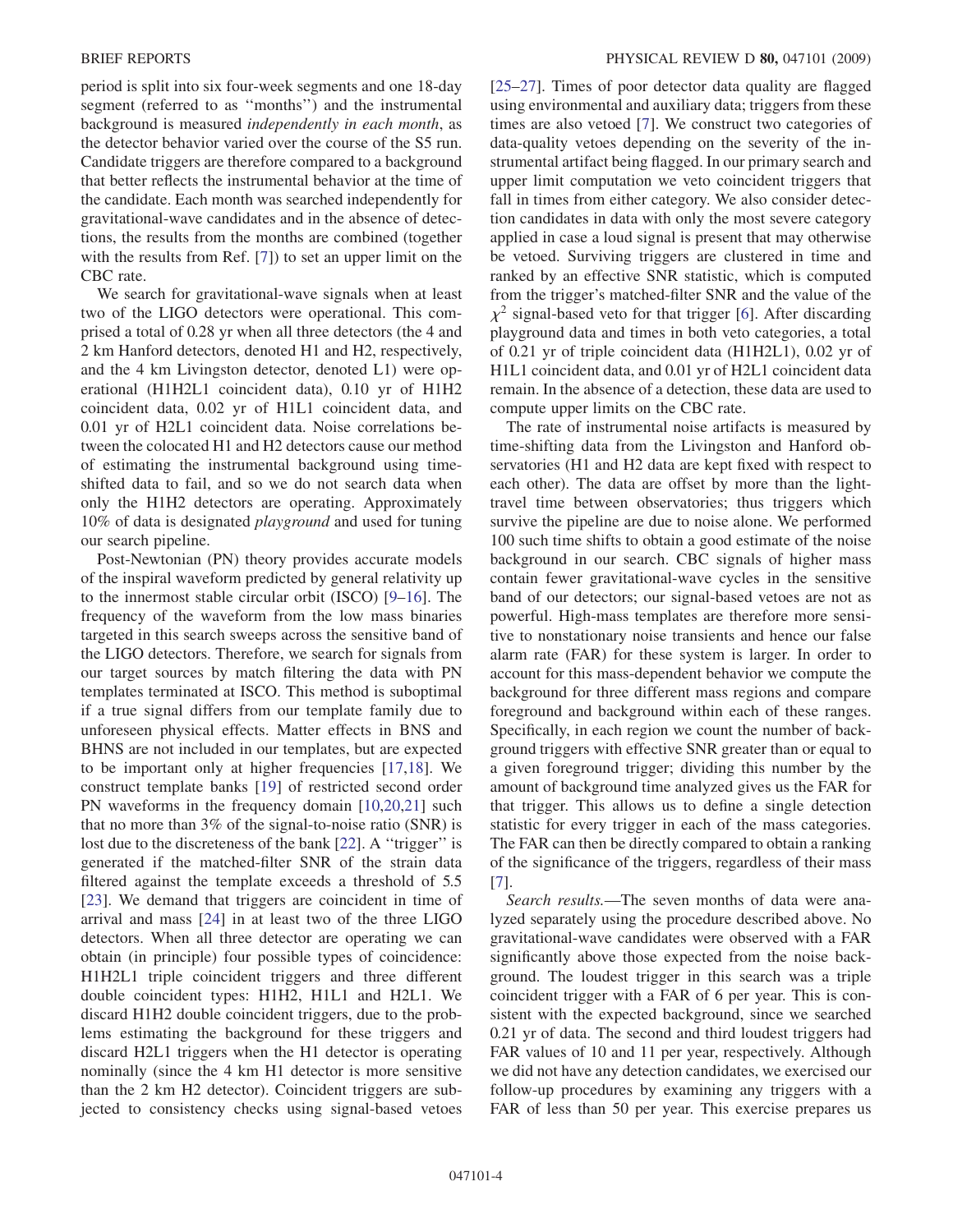for future detections and often identifies areas where our search pipeline can be improved to exclude noise transients.

In the absence of detection candidates, we use our observations to set an upper limit on the CBC rate. We follow the procedure described in [\[28–](#page-6-18)[30](#page-6-19)] and use the results reported in Ref. [\[7\]](#page-6-2) as prior information on the rates. We present five different classes of upper limits. The first three limits are placed on binaries of neutron stars and/or black holes assuming canonical mass distributions for BNS  $[m_1 = m_2 = (1.35 \pm 0.04)M_{\odot}]$ , BBH  $[m_1 = m_2 =$  $(5 \pm 1)M_{\odot}$ ], and BHNS  $[m_1 = (5 \pm 1), m_2 = (1.35 \pm 1)$  $(0.04)M_{\odot}$ ] systems. We also present upper limits as a function of the total mass of the binary and, for BHNS binaries, as a function of the black hole mass. We combine the results from each of the seven months, along with the prior results from the first year analysis, in a Bayesian manner, using the same procedure as described in [[7\]](#page-6-2).

We first calculate upper limits on BNS, BBH and BHNS systems assuming the objects have no spin, and summarize the results Tables [I](#page-4-0) and [II.](#page-4-1) The rate of binary coalescences in a galaxy is expected to be proportional to the blue light luminosity of the galaxy [[31](#page-6-20)]. Therefore, we place limits on the rate per  $L_{10}$  per year, where  $L_{10}$  is  $10^{10}$  times the blue solar luminosity (the Milky Way contains  $\sim$  1.7 L<sub>10</sub> [\[32\]](#page-7-0)). To calculate the search sensitivity, the analysis was repeated numerous times adding simulated signals with a range of masses, distance and other astrophysical parameters to the data. Table [II](#page-4-1) shows the sensitivity of the LIGO detectors to coalescing binaries quoted in terms of the horizon distance, i.e., the distance at which an optimally oriented and located binary would produce an SNR of 8. There are a number of uncertainties which affect the upper limit calculation, including Monte Carlo statistics, detector calibration, distances and luminosities of galaxies listed in the galaxy catalog [\[31\]](#page-6-20) and differences between the PN templates used to evaluate efficiency of the search and the actual waveforms. The effects of these errors on the cumulative luminosity are summarized for the BNS search in Table [I.](#page-4-0) We marginalize over all of the uncertainties [[28](#page-6-18)] to obtain a posterior distribution on the rate of binary coalescences.

In Fig. [1](#page-5-0), we show the derived distribution of the rate of BNS coalescences. The distribution is peaked at zero rate because there are no detection candidates. We include the distribution for all searches previous to this one (which is our prior). In addition, we present the result that would be obtained from each month, were it analyzed independently of the others and of the previous searches. This provides an illustration of the amount that each month contributes to

<span id="page-4-0"></span>TABLE I. Detailed results from the BNS search. The observation time is the time used in the upper limit analysis. The cumulative luminosity is the luminosity to which the search is sensitive above the loudest event for each coincidence time. The errors in this table are listed as one-sigma logarithmic error bars (expressed as percentages) in luminosity associated with each source error.

| Coincidence time                 | H1H2L1 | H1L1   | H2L1   |
|----------------------------------|--------|--------|--------|
| Observation time (yr)            | 0.21   | 0.02   | 0.01   |
| Cumulative luminosity $(L_{10})$ | 490    | 410    | 110    |
| Calibration error                | 23%    | 23%    | 26%    |
| Monte Carlo error                | $3\%$  | 7%     | $10\%$ |
| Waveform error                   | 31%    | 32%    | $31\%$ |
| Galaxy distance error            | $16\%$ | $16\%$ | $3\%$  |
| Galaxy magnitude error           | 19%    | 19%    | $17\%$ |

<span id="page-4-1"></span>TABLE II. Overview of results from BNS, BBH and BHNS searches.  $D_{\text{horizon}}$  is the horizon distance averaged over the time of the search. The cumulative luminosity is the luminosity to which the search is sensitive above the loudest event for times when all three LIGO detectors were operational. The first set of upper limits are those obtained for binaries with nonspinning components. The second set of upper limits are produced using black holes with a spin uniformly distributed between zero and the maximal value of  $Gm^2/c$ .

| Component masses $(M_0)$                                    | 1.35/1.35            | 5.0/5.0              | 5.0/1.35             |
|-------------------------------------------------------------|----------------------|----------------------|----------------------|
| $D_{\text{horizon}}$ (Mpc)                                  | $\sim$ 30            | $\sim$ 100           | $\sim\!60$           |
| Cumulative luminosity $(L_{10})$                            | 490                  | 11 000               | 2100                 |
| Nonspinning upper limit $(\text{yr}^{-1} L_{10}^{-1})$      | $1.4 \times 10^{-2}$ | $7.3 \times 10^{-4}$ | $3.6 \times 10^{-3}$ |
| Spinning upper limit $(\text{yr}^{-1} \text{ L}_{10}^{-1})$ | $\cdots$             | $9.0 \times 10^{-4}$ | $4.4 \times 10^{-3}$ |
|                                                             |                      |                      |                      |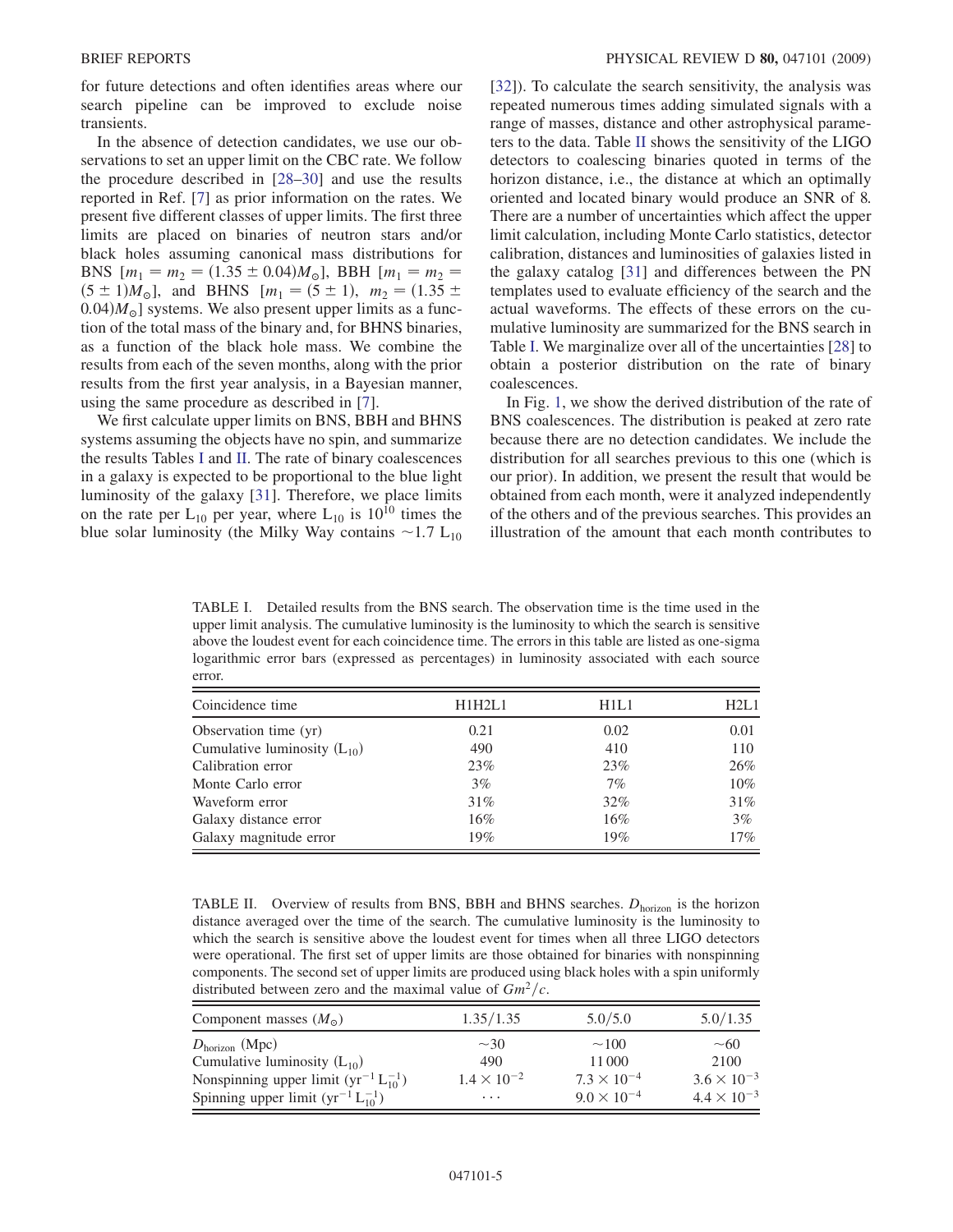<span id="page-5-0"></span>

FIG. 1 (color online). The posterior distribution for the rate of BNS coalescences. The dashed black curve shows the rate computed in Ref. [[7\]](#page-6-2). The solid black curve shows the result of this search using the previous analysis as a prior. The figure also shows the rate distributions for two of the individual months computed using a uniform prior. The improvement from month 0 to month 5 is due to increasing detector sensitivity during this search.

the final upper limit result and demonstrates the improvement in sensitivity of the detectors during the search. The upper limit is finally obtained by integrating the distribution from zero to  $\mathcal{R}_{90\%}$  so that 90% of the probability is contained in the interval. The results obtained in this way are  $R_{90\%, BNS} = 1.4 \times 10^{-2} \text{ yr}^{-1} \text{L}_{10}^{-1}$ ,  $R_{90\%, BBH}$  = 7.3 × 10<sup>-4</sup> yr<sup>-1</sup> L<sub>10</sub><sup>-1</sup>, and  $\mathcal{R}_{90\%, \text{BHNS}} = 3.6 \times 10^{-3} \text{ yr}^{-1}$  L<sub>10</sub><sup>-1</sup>.

Additionally we calculate the upper limit for BBH systems as a function of the total mass of the binary, assuming a uniform distribution of the component masses. For BHNS systems, we construct an upper limit as a function of the black hole mass, assuming a fixed neutron star mass of  $m_{\text{NS}} = 1.35 M_{\odot}$ . These upper limits are shown in Fig. [2.](#page-5-1)

Finally, we present upper limits on coalescence rates where the spin of the components of the binary is taken into account. Astrophysical observations of neutron stars indicate that their spins will not be large enough to have a significant effect on the BNS waveform observed in the LIGO band [\[33,](#page-7-1)[34\]](#page-7-2). Theoretical considerations limit the magnitude of the spin S of a black hole to lie within the range  $0 \leq S \leq Gm^2/c$ . However, the astrophysical distribution of black hole spins, and spin orientations, is not well constrained. Therefore, we provide a sample upper limit for spinning systems using a spin magnitude and orientation distributed uniformly within the allowed values. This gives upper limits on the rate of BBH and BHNS systems of  $R_{90\%,\text{BBH}} = 9.0 \times 10^{-4} \text{ yr}^{-1} \text{L}_{10}^{-1}$  and  $R_{90\%,\text{BHNS}} =$  $4.4 \times 10^{-3}$  yr<sup>-1</sup> L<sub>10</sub><sup>-1</sup>. These rates are about 20% larger than the nonspinning rates.

Discussion.—We have searched for gravitational waves from CBCs with total mass between 2 and  $35M_{\odot}$  in LIGO observations between November 14, 2006 and May 18, 2007. No detection candidates with significance above that expected due to the background were found in the search. By combining this search with our previous results, we set a new upper limit on the CBC rate in the local universe which is approximately a factor of 3 lower than that reported in Ref. [\[7](#page-6-2)]. This improvement is significant, even though we searched only two-thirds as much data as in Ref. [[7](#page-6-2)]. It is due, in part, to improvements in detector sensitivity during S5 which increased the horizon distance. Moreover, the shorter analysis time and improved stationarity of the data led to many of the months having a less significant loudest event than in the previous search. Both of these effects increased the luminosity to which the search was sensitive, thereby improving the upper limit.

Astrophysical estimates for CBC rates depend on a number of assumptions and unknown model parameters, and are still uncertain at present. In the simplest models,

<span id="page-5-1"></span>

FIG. 2. The marginalized 90% rate upper limits as a function of mass. The upper plot shows limits for BBH systems as a function of the total mass of the system. The lower plot shows limits for BHNS systems as a function of the black hole mass, assuming a fixed neutron star mass of  $1.35M_{\odot}$ . Here the upper limits are calculated using only H1H2L1 data since the relatively small amount of H1L1 and H2L1 data makes it difficult to evaluate the cumulative luminosity in the individual mass bins.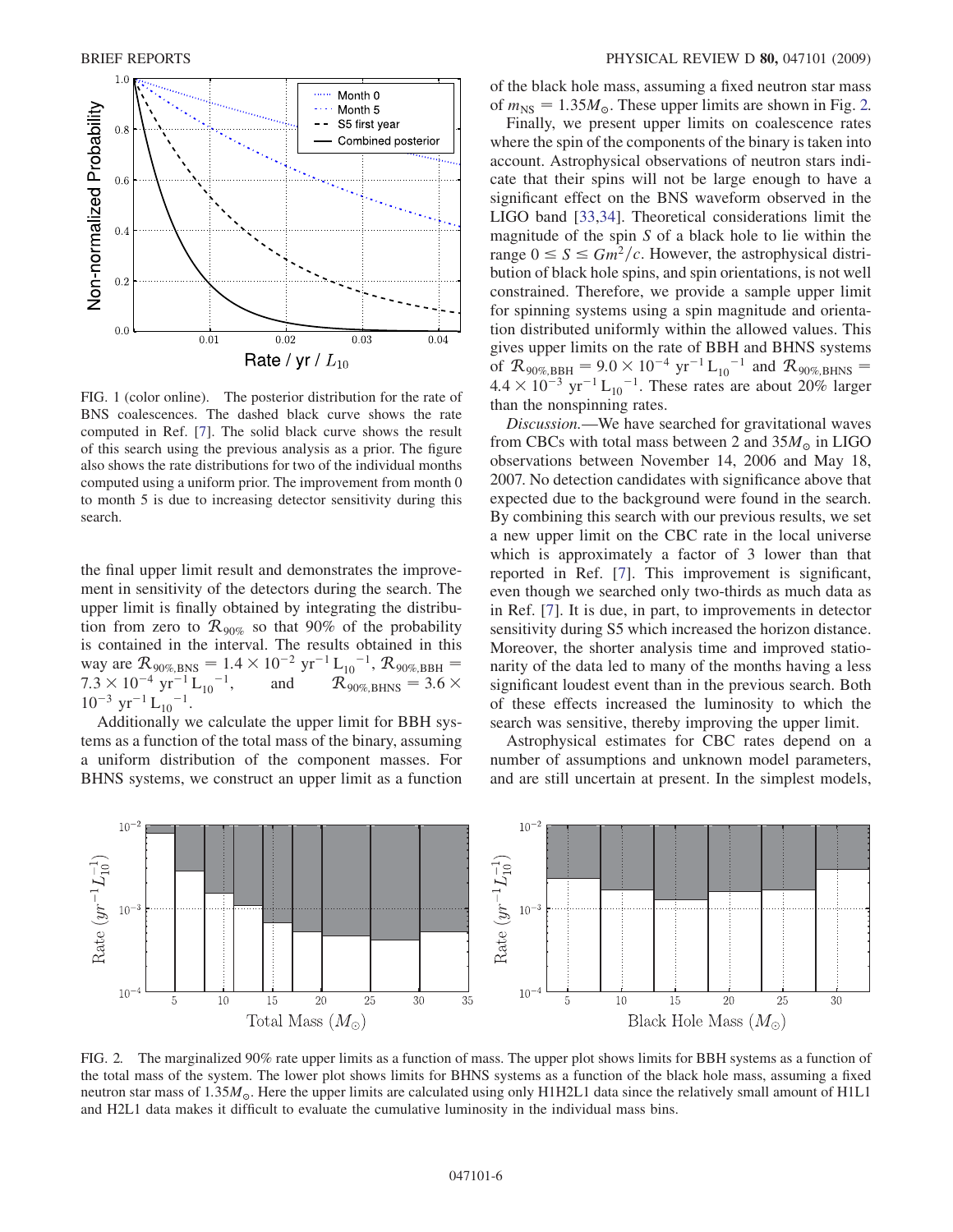the coalescence rates should be proportional to the stellar birth rate in nearby spiral galaxies, which can be estimated from their blue luminosity [\[31\]](#page-6-20). The optimistic, upper end of the plausible rate range for BNS is  $5 \times 10^{-4}$  yr<sup>-1</sup> L<sup>-1</sup><sub>10</sub> [\[35](#page-7-3)[,36\]](#page-7-4) and  $6 \times 10^{-5}$  yr<sup>-1</sup> L<sub>10</sub><sup>-1</sup> for BBH and BHNS [\[37](#page-7-5)[,38\]](#page-7-6). The upper limits reported here are  $\sim$  1–2 orders of magnitude above the optimistic expected rates. With the next run starting in mid 2009, the Enhanced LIGO and Virgo detectors will begin operations with a factor of  $\sim$ 2 increase in horizon distance. The total luminosity searched will increase by a factor of  $\sim$  10, thereby bringing us close to the optimistic rates. The most confident BNS rate predictions are based on extrapolations from observed binary pulsars in our Galaxy; these yield realistic BNS rates of  $5 \times 10^{-5}$  yr<sup>-1</sup> L<sub>10</sub><sup>-1</sup> [[35](#page-7-3),[36](#page-7-4)]. Rate estimates for BBH and BHNS are less well constrained, but realistic estimates are  $2 \times 10^{-6}$  yr<sup>-1</sup> L<sub>10</sub><sup>1</sup> for BHNS [[37](#page-7-5)] and  $4 \times 10^{-7}$  yr<sup>-1</sup> L<sub>10</sub><sup>1</sup> for BBH [\[38\]](#page-7-6). Thus, the expected rates are  $\sim$ 2–3 orders of magnitude lower than the limits presented in this paper. The Advanced LIGO and Virgo detectors, currently under construction, will increase our horizon distance by an order of magnitude or more, allowing us to measure the rate of CBCs in the Universe.

The authors gratefully acknowledge the support of the United States National Science Foundation for the construction and operation of the LIGO Laboratory and the Science and Technology Facilities Council of the United Kingdom, the Max-Planck-Society, and the State of Niedersachsen/Germany for support of the construction and operation of the GEO600 detector. The authors also gratefully acknowledge the support of the research by these agencies and by the Australian Research Council, the Council of Scientific and Industrial Research of India, the Istituto Nazionale di Fisica Nucleare of Italy, the Spanish Ministerio de Educación y Ciencia, the Conselleria d'Economia, Hisenda i Innovació of the Govern de les Illes Balears, the Royal Society, the Scottish Funding Council, the Scottish Universities Physics Alliance, The National Aeronautics and Space Administration, the Carnegie Trust, the Leverhulme Trust, the David and Lucile Packard Foundation, the Research Corporation, and the Alfred P. Sloan Foundation.

- <span id="page-6-1"></span><span id="page-6-0"></span>[1] B. Abbott et al. (LIGO Scientific Collaboration), arXiv:0711.3041.
- [2] B. Abbott et al. (LIGO Scientific Collaboration), Phys. Rev. D 69, 122001 (2004).
- [3] B. Abbott et al. (LIGO Scientific Collaboration), Phys. Rev. D 72, 082001 (2005).
- [4] B. Abbott et al. (LIGO Scientific Collaboration), Phys. Rev. D 72, 082002 (2005).
- <span id="page-6-4"></span>[5] B. Abbott et al. (LIGO Scientific Collaboration), Phys. Rev. D 73, 062001 (2006).
- <span id="page-6-2"></span>[6] B. Abbott et al. (LIGO Scientific Collaboration), Phys. Rev. D 77, 062002 (2008).
- <span id="page-6-3"></span>[7] B. Abbott et al. (LIGO Scientific Collaboration), Phys. Rev. D 79, 122001 (2009).
- <span id="page-6-5"></span>[8] F. Acernese et al., Classical Quantum Gravity 23, S635 (2006).
- <span id="page-6-10"></span>[9] L. Blanchet, B. R. Iyer, C. M. Will, and A. G. Wiseman, Classical Quantum Gravity 13, 575 (1996).
- [10] S. Droz, D. J. Knapp, E. Poisson, and B. J. Owen, Phys. Rev. D 59, 124016 (1999).
- [11] L. Blanchet, Living Rev. Relativity 5, 3 (2002).
- [12] A. Buonanno, G. B. Cook, and F. Pretorius, Phys. Rev. D 75, 124018 (2007).
- [13] M. Boyle *et al.*, Phys. Rev. D **76**, 124038 (2007).
- [14] M. Hannam et al., Phys. Rev. D 77, 044020 (2008).
- <span id="page-6-6"></span>[15] Y. Pan et al., Phys. Rev. D 77, 024014 (2008).
- <span id="page-6-7"></span>[16] M. Boyle, D.A. Brown, and L. Pekowsky, Classical Quantum Gravity 26, 114006 (2009).
- [17] M. Shibata, K. Kyutoku, T. Yamamoto, and K. Taniguchi, Phys. Rev. D 79, 044030 (2009).
- <span id="page-6-9"></span><span id="page-6-8"></span>[18] K. Kiuchi, Y. Sekiguchi, M. Shibata, and K. Taniguchi, arXiv:0904.4551.
- <span id="page-6-11"></span>[19] T. Cokelaer, Phys. Rev. D **76**, 102004 (2007).
- [20] K.S. Thorne, in Three Hundred Years of Gravitation, edited by S. W. Hawking and W. Israel (Cambridge University Press, Cambridge, England, 1987), Chap. 9, pp. 330–458.
- <span id="page-6-13"></span><span id="page-6-12"></span>[21] B. S. Sathyaprakash and S. V. Dhurandhar, Phys. Rev. D 44, 3819 (1991).
- <span id="page-6-14"></span>[22] B. J. Owen and B. S. Sathyaprakash, Phys. Rev. D 60, 022002 (1999).
- <span id="page-6-15"></span>[23] B. A. Allen, W. G. Anderson, P. R. Brady, D. A. Brown, and J. D. E. Creighton, arXiv:gr-qc/0509116.
- <span id="page-6-16"></span>[24] C.A.K. Robinson, B.S. Sathyaprakash, and A.S. Sengupta, Phys. Rev. D 78, 062002 (2008).
- [25] LIGO Scientific Collaboration, technical Report No. LIGO-T070109-01, 2007, http://www.ligo.caltech. edu/docs/T/T070109-01.pdf.
- <span id="page-6-17"></span>[26] B. Allen, Phys. Rev. D **71**, 062001 (2005).
- <span id="page-6-18"></span>[27] A. Rodríguez, Master's thesis, Louisiana State University, 2007.
- [28] P.R. Brady and S. Fairhurst, Classical Quantum Gravity 25, 105002 (2008).
- <span id="page-6-19"></span>[29] P.R. Brady, J.D.E. Creighton, and A.G. Wiseman, Classical Quantum Gravity 21, S1775 (2004).
- <span id="page-6-20"></span>[30] R. Biswas, P. R. Brady, J. D. E. Creighton, and S. Fairhurst, Classical Quantum Gravity 26, 175009 (2009).
- [31] R. K. Kopparapu, C. Hanna, V. Kalogera, R. O'Shaughnessy, G. Gonzalez, P.R. Brady, and S. Fairhurst, Astrophys. J. 675, 1459 (2008).